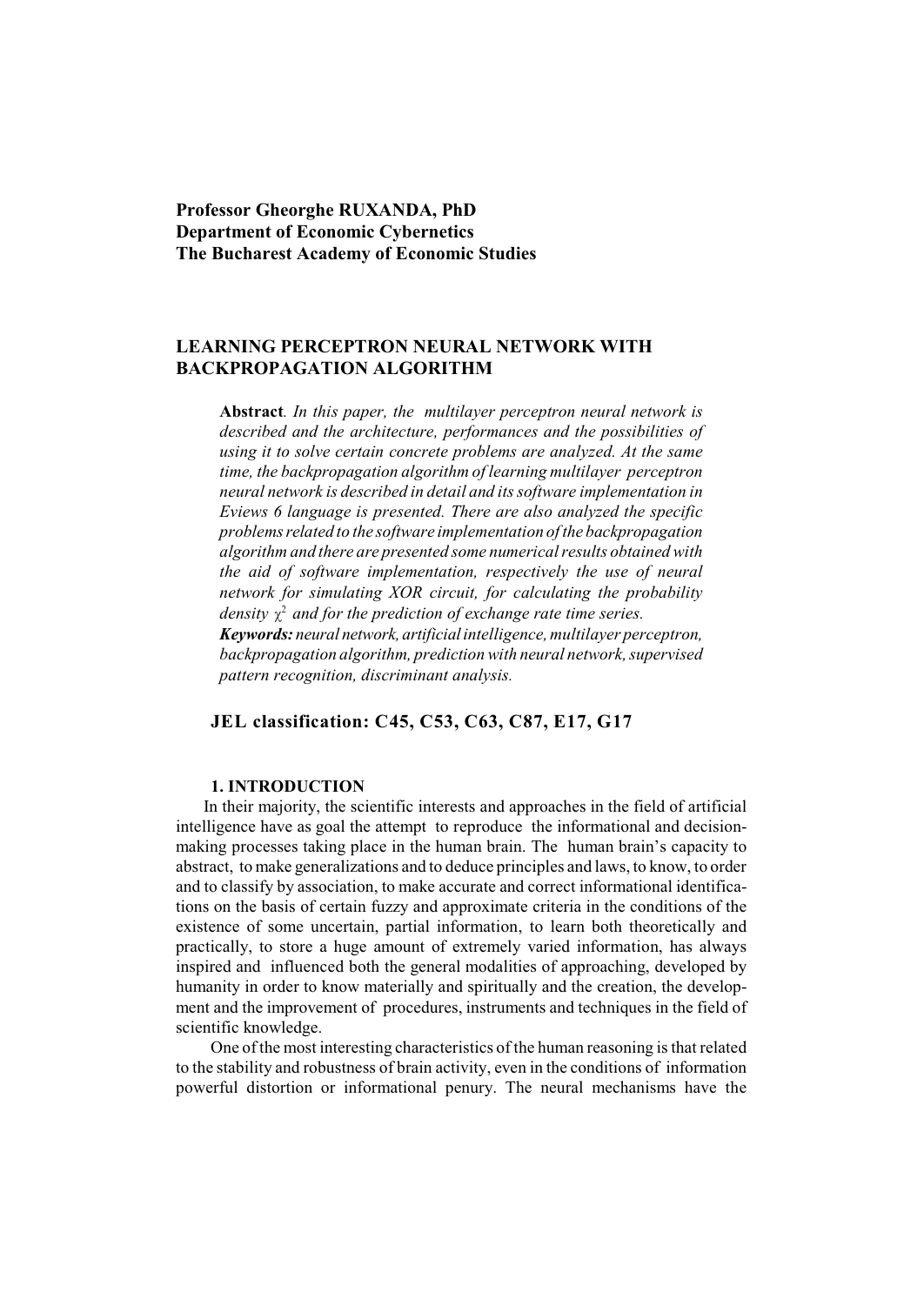extraordinary possibility to reconstruct in its integrality a certain informational context, only on the basis of some partial, distorted, collateral or indirect information.

As a result of the attempts to develop methods and techniques of knowledge which to reproduce the informational and decision-making mechanisms taking place at human brain level, a new important and wide field of human knowledge, the *artificial intelligence* has been developed. A prime result of the initial interests in the field of artificial intelligence was concretized under the form of *expert systems*. The expert systems are logical-symbolist models which try to simulate the sequence of reasoning that the human brain develops when it makes a certain decision or when it solves a certain problem. The expert systems which include a set of elements, knowledge, procedures, rules and principles analogously to the human reasoning have as purpose to make certain decisions or to deduce certain responses. To make decisions or to formulate responses by an expert are based on a sequence of analogies, associations and deductions and suppose to develop certain complex inferential procedures and to perform certain symbolic calculations. Although, the expert systems development has recorded a series of successes in certain fields as for instance, medicine, over time, we have noticed that the expert systems represent a too fuzzy and too poor approximation of the complex and subtle processes and mechanisms which characterize the human reasoning. In spite all the advantages related to the fact that an expert system refers only to a segment strictly limited by reality, the expert system remains more than a partial response of the human thinking mechanisms.

Another approaching direction in the field of artificial intelligence is that based *on artificial neural networks.* So far, this approaching manner proves to be more effective and closer to the mode in which the human brain works, compared with the direction represented by expert systems. Both the analogy between artificial neural networks and the human thinking mechanism, as well as the fact that the artificial neural networks are able to reproduce the human intelligence, result from the fact that neural network has a structure much more closer to the biologic architecture of the human brain.

In the last decades, the artificial neural network concept based approach has known a powerful development, more and more frequently, numerous problems in the field of classification, control or prediction started to be solved with the aid of neural calculation based techniques. The applications of neural networks are met in large variety fields, as for instance, economics, finances, informatics, medicine, engineering, biology etc., and the results obtained in case of neural calculation based approaches are really spectacular. Both the development of the neural calculation techniques and the their extended use in more and more varied fields are mostly due to the simplicity of these instruments and to the efficiency of their utilization.

The neural networks are powerful and effective instruments of modeling, used to solve problems of a large complexity, problems which often cannot be solved satisfactorily, easily and effectively, by using other methods and techniques. In spite of their power and effectiveness, the neural networks are characterized by extraordinary algorithmic simplicity and by easiness in using them. The neural networks,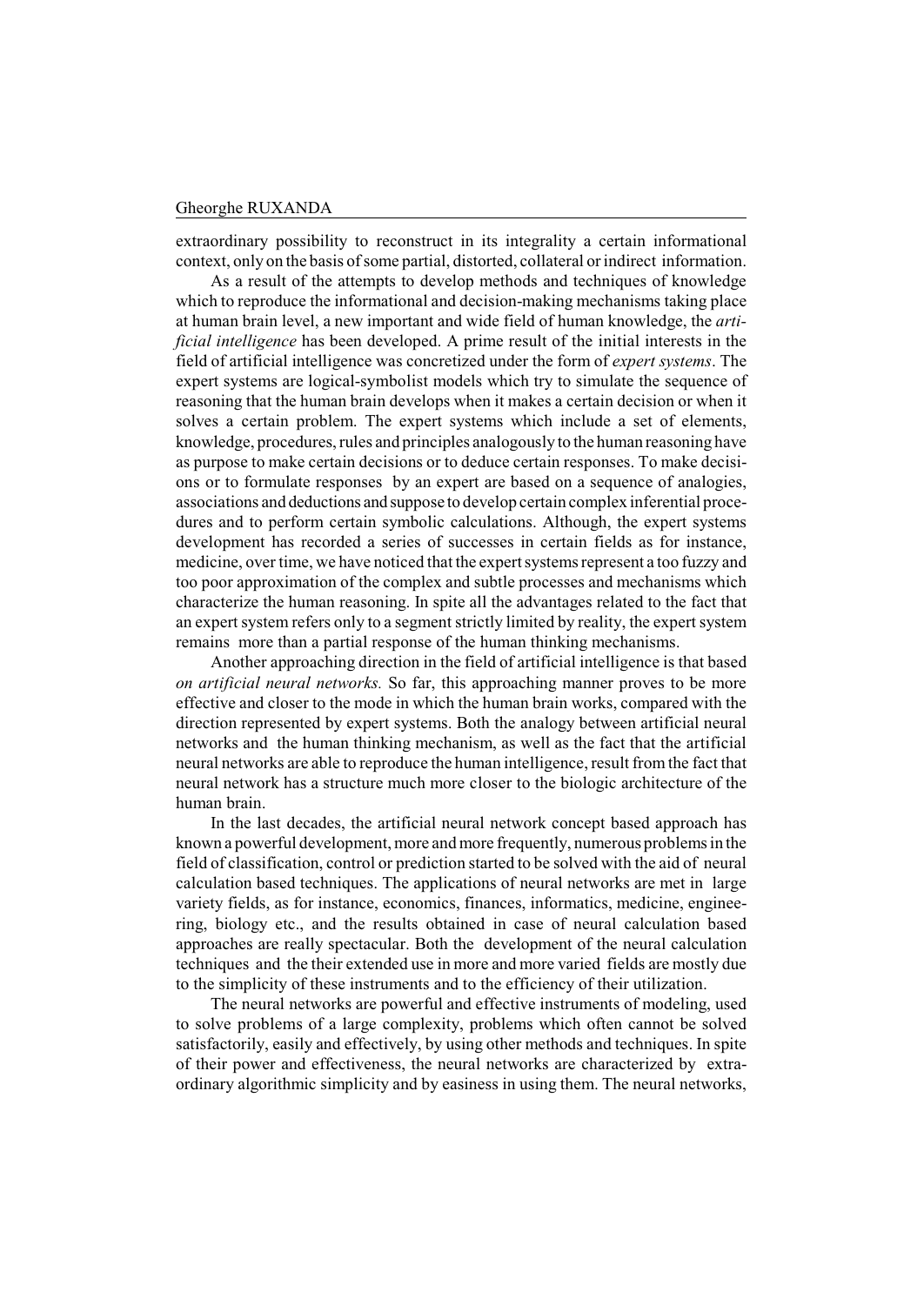are probably, the only modeling instruments which logically can be set from the simplest to the most complex pattern, depending on the nature and the complexity of the approached problem. The capacity of neural to be set according to the approached problem nature provides solving possibilities for the most varied types of problems, creating in this way modeling instruments with an almost universal feature.

The neural techniques power is also due to the fact that, by their structure and functionality, the neural networks can be assimilated to *non-linear models.* Consequently, in neural modeling, is no longer necessary to state the simplifying hypothesis and to accept certain more or less realistic approximations, as in the case of linear modeling. In nonlinear modeling of the traditional approaches, the models are represented by means of a large number of algebraic or differential equations, whose construction supposes a laborious process of analyzing and which arises numerous difficulties concerning the analytic or numerical solving. Unlike the traditional nonlinear modeling, the neural modeling is characterized by flexibility and naturalness, the neural model construction is very simple and requires a minimal effort and problems solving is reduced to perform certain elementary numerical calculations.

Due to neural network simplicity, the inherent difficulties of the complexity problem within the traditional nonlinear modeling are powerfully diminished or even eliminated in case of modeling with the aid of neural networks. Another important advantage resulting from neural models simplicity consists in the fact that modeling with the aid of neural networks does not require a very high level of user' s scientific training in the field of mathematical modeling. From this point of view, we may say that the access to use the neural techniques is much easier, compared with any other methods and techniques of statistical-mathematical modeling.

Maybe, the most important feature of neural networks that distinguished them fundamentally from other modeling instruments is that of dynamic adaptability, of their ability to learn, to self-train. The neural networks have the ability *to learn* from primary data information that define the inputs of these networks. The learning processes within the neural networks are defined by means of certain specific algorithms, *called learning algorithms*, and which allow neural networks to learn to recognize, better and better, the informational structures contained in an invisible pattern of input data.

The beginning of neural model concept based approach is recorded since 1943 year, with the appearance of the first neuron model, model proposed by neurophysiologist W.S. McCulloch and by mathematician W. Pitts. A special interest for neural model was noticed especially after the publication of the first papers concerning the mathematical modeling of learning process. In 1947 year, D.O. Hebb opened unsuspected directions in the field of neural calculation. In 1957 year, another important step was made when Frank Rosenblatt's work (Cornell Aeronautical Laboratory) was published, work dedicated to a simplified neural model of probabilistic nature, known under the name of *perceptron.* We can also mention the appearance of neural model *ADALINE* (**ADA**ptive **L**inear **N**euron), model developed in the early 60's by B. Widrow.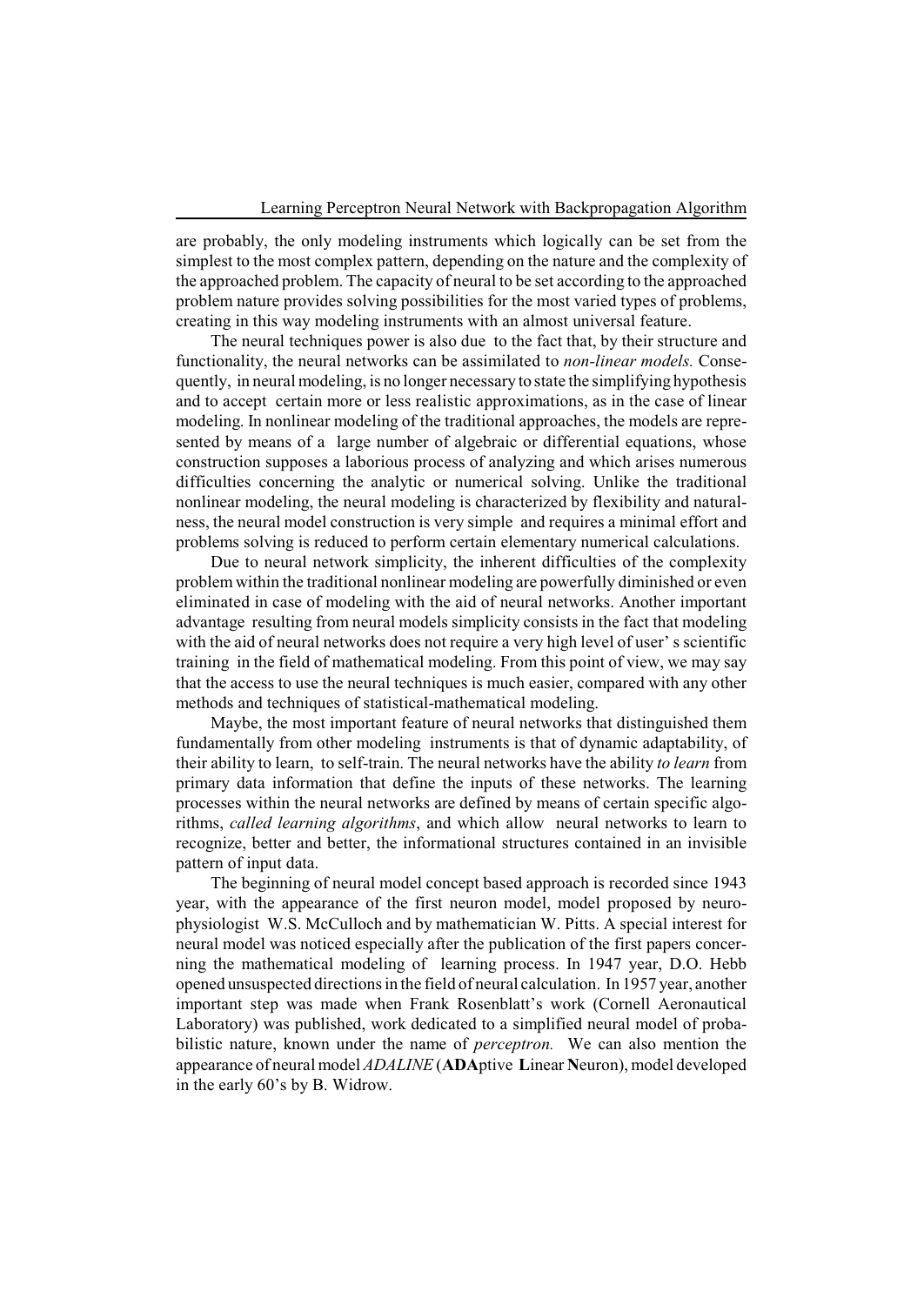The *backpropagation algorithm* of learning a multilayer perceptron neural network (MLP – **M**ulti**L**ayers **P**erceptron) was described for the first time in 1969 year by Arthur E. Bryson and Yu-Chi Ho. With the version created in 1986 year by David E. Rumelhart, Geoffrey E. Hinton and Ronald J. Williams, the backpropagation algorithm has gained notoriety and interest to neural network field.

The artificial neural networks have been created in order to try to reproduce the neurophysiologic mechanisms taking place at the level of the human brain. By combining a very large number of calculation units, called *neurons,* under the form of some very high degree interconnecting systems, we try to reproduce certain complex phenomena, specific to human brain, as for instance, retention and intelligence.

Regardless the fact that the neural networks can or cannot be considered to be endowed effectively with "intelligence" , they are very useful for activities of analysis and prediction, as statistical models. Generally, the neural networks can be considered as representing the classes of regression models, of discriminant analysis or of reducing the dimensionality. As with neural networks we can detect data relationships and complex structures, they can be also used as prediction instruments for many categories of real phenomena.

The neural networks can be used to solving some complex problems of very varied fields: cluster analysis, supervised pattern recognition (human speech recognition, images recognition), automatic translation of different languages, detection of wireless systems position, bankruptcy prediction, time series prediction etc.

Compared with other approaching manners, the neural networks used to solve certain complex problems provides a series of important advantages. For instance, the advantage provided by using the neural networks to make predictions in the field of time series results from the fact that, for this purpose, it is not strictly necessary to state a certain explicit mathematical model, that to describe the links among an input's set and an output's set. On the other hand, the neural network based approach is indicated in many situations, as a result of the fact that, most times, the prediction activity is a more important activity from a scientific point of view, than the explanation of the links among phenomena. Although, in principle, the prediction activity supposes to know and to formalize the causality links, in neural modeling case, the predictions can be made without a prior knowledge of the causality links.

The most important category of neural networks is that represented by "*feedforward"* networks. In case of learning or training this type of neural networks, a specific neural process called "*backpropagation*" is defined. It refers to the mode in which the gradient of error function is calculated, according to which, the synaptic weights updating of neural networks takes place. *Standard backpropagation* is, in fact, an alternative name for the rule known in neural networks theory under the name of "*Generalized Delta Rule*", that is a learning technique suggested by Rumelhart, Hinton and Williams in 1986 year and that is the most spread supervised learning technique of neural networks. There are two variants of standard backpropagation: *batch backpropagation* and *incremental backpropagation*.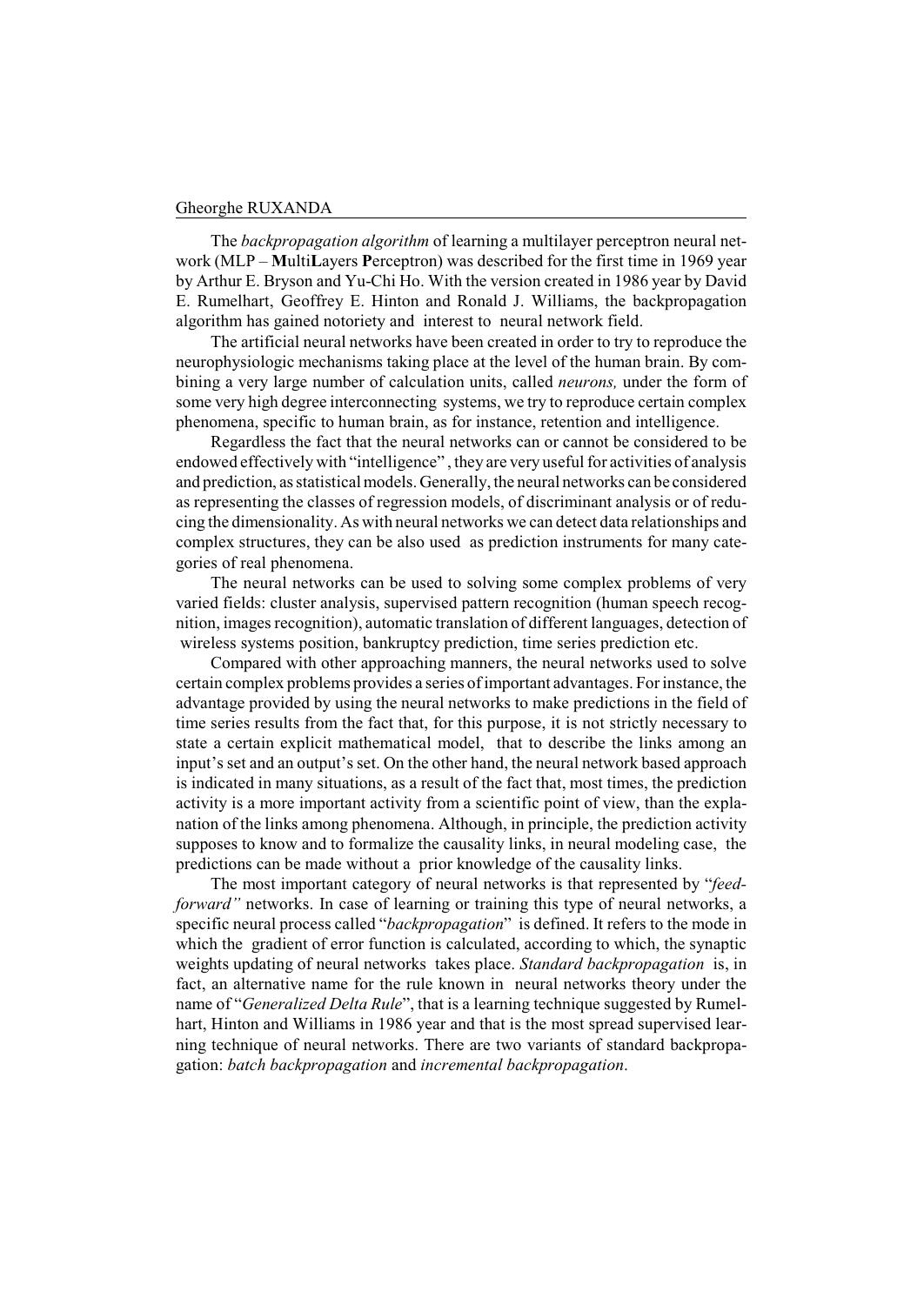Batch backpropagation is an optimization technique where the weights updating is based on the cyclic use of the entire learning set. Unlike the *batch* backpropagation, the *incremental* backpropagation is based on weights updating after the utilization of each pattern of the learning set.

## **2. GENERAL STRUCTURE AND THE FUNCTIONALITY OF A NEURAL NETWORK**

*Neural network* is a set of processing elementary units, called *neurons* or *nodes,* whose processing capability is stored at the level of neural connections, under the form of *synaptic weights*, as a the result of an iterative process of adaptation, according to the information of a sample, called *learning set* or *training set* of neural network.

A neural network is composed of two fundamental elements: a set of *functional units* called *neurons* and a set of *connections* among neurons called *synaptic connections.* The fundamental element of any neural network is the *artificial neuron*, whose functionality is shown in the figure below.



**Figure 1**: **Functional structure of a neuron**

The neural network neurons have different functions, they are specialized to make certain types of activities. From this point of view, a neural network contains three basic types of neurons: *input* neurons which collect the values of input variables or the standardized values of input variables which form the so-called *input layer*; *intermediate* neurons or *hidden* neurons, which are neurons located between the input layer and the output layer, whose functionality is purely to perform nonlinear calculations and are organized under the form of one or more layers, called *hidden* layers; *output* neurons calculating the predicted values with the aid of neural network and which compare these values with certain *target values* or *reference values.* According to the comparison result, the synaptic link weights are or are not updated.

Each basic unit of a neural network, respectively, each neuron, has an internal state and an output. Neuron functionality consists in the fact that it produces a single output, represented by a single numeric value, depending on the nature or the state of the respective unit, state determined according to input information of the respective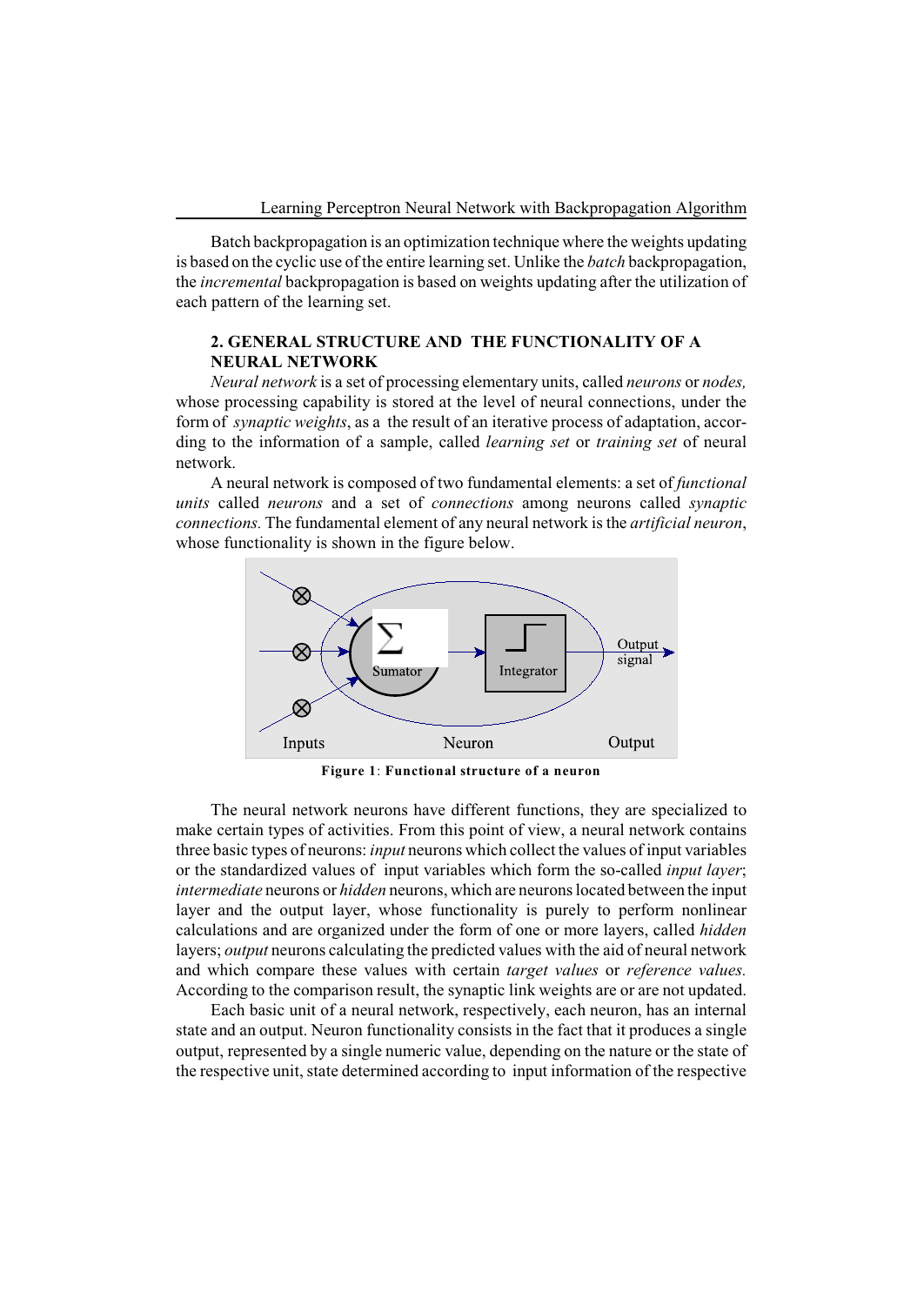neuron. The network neurons behavior can be characterized with the aid of an output activation mechanism, of the general form:



**Figure 2: Structure and orientation of a general neuron**

In the figure above, the function *h*(.) is called the *compound function* and defines the adding of inputs under the form of a magnitude whose value can determine the output activation, i.e. a neuron to produce an output. The inputs contain a series of parameters, denoted by  $w_1, w_2, ..., w_n$ , which are called *synaptic weights* and which weight the neurons input from different layers of neural network. As the compound function of a neuron has in most cases a linear form, the activation part of a neuron, related to the receive of inputs is known under the name of linear component. Function *f*(.) is called *activation function* and defines the formation of neuron output, according to the achieved inputs composition level.

The internal state of a neuron, denoted by *j* is achieved by adding the weighted inputs of this neuron, adding described by a relation of the form:

$$
s_j \ = \ w_{0j} \ + \ \sum_{i=1}^n w_{ij} {\cdot} x_i \,,
$$

where value  $w_{0j}$  is called the *neuron excitation threshold*. In case when the threshold  $w_{0i}$  is included in the input values, the internal state or the neuron potential can be described also under the form:

$$
\mathbf{s}_j = \sum_{i=0}^n \mathbf{w}_{ij} \mathbf{x}_i,
$$

where  $x_0 = 1$  is considered a fictitious input.

If we shall denote by **x** the possible inputs vector of a generic neuron denoted by *j* including also the fictitious input  $x_0$  and by  $w^{(j)}$  the extended vector of the  $n+1$ weights of neuron inputs *j*, namely:

$$
\mathbf{x} = \begin{pmatrix} \mathbf{x}_0 \\ \mathbf{x}_1 \\ \mathbf{x}_n \end{pmatrix}; \qquad \mathbf{w}^{(j)} = \begin{pmatrix} \mathbf{w}_{0j} \\ \mathbf{x}_{1j} \\ \mathbf{x}_{nj} \end{pmatrix}, \qquad j = 1, 2, ..., n,
$$

then, the neuron internal state *j* could be written under the form of dot product: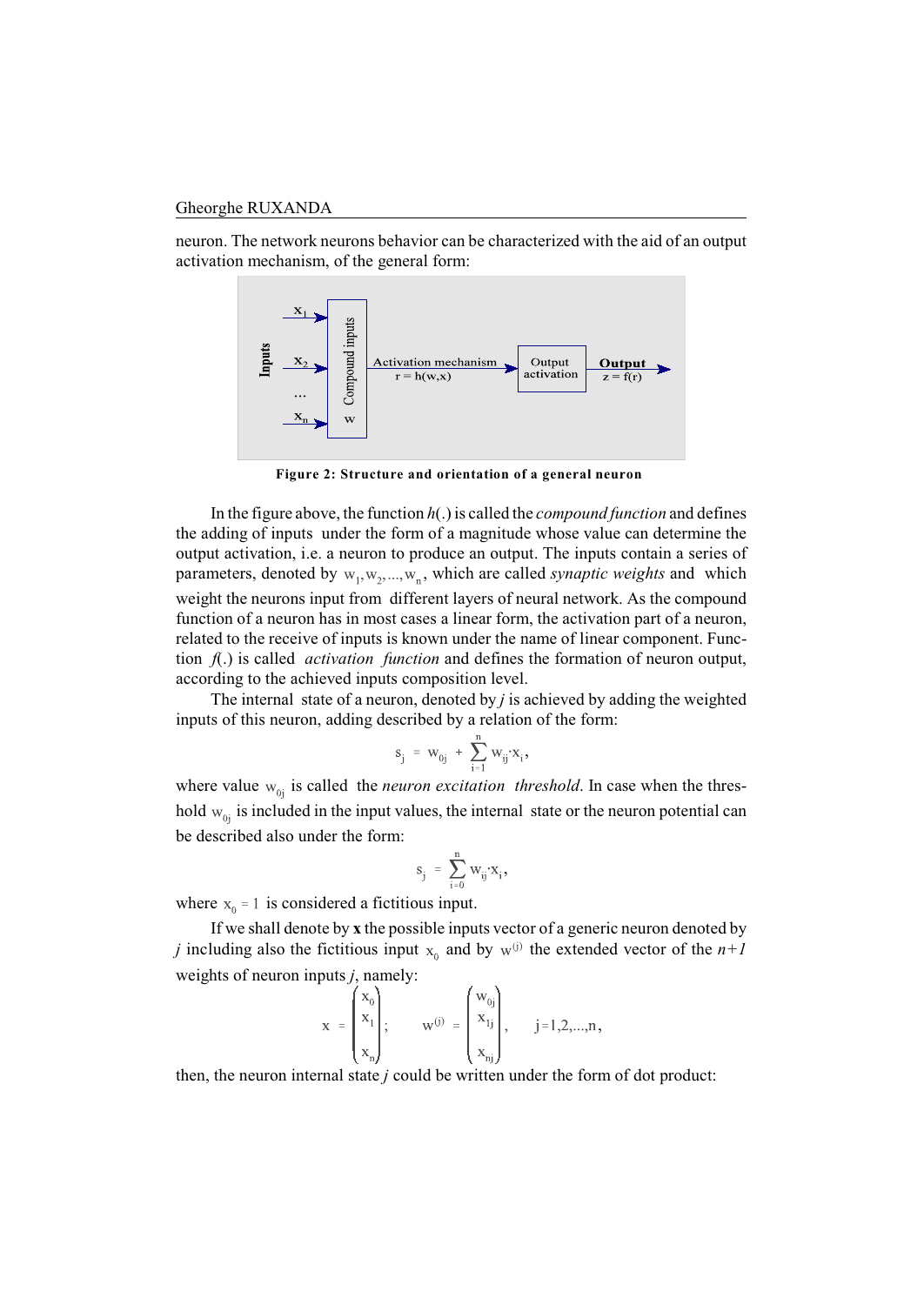$$
\mathbf{s}_{\mathbf{i}} = (\mathbf{w}^{(j)})^{\mathbf{t}} \cdot \mathbf{x}.
$$

Assuming that besides neurons in input layer, the neural network includes also a number of *n* neurons, the internal state of all *n* neurons of neural network can be written under the following matrix form:

$$
\begin{pmatrix}\ns_1 \\
s_2 \\
\vdots \\
s_j \\
\vdots \\
s_n\n\end{pmatrix}\n=\n\begin{pmatrix}\nw_{01} & w_{11} & \dots & w_{i1} & \dots & w_{n1} \\
w_{02} & w_{12} & \dots & w_{i2} & \dots & w_{n2} \\
\vdots & \vdots & \ddots & \vdots & \vdots \\
w_{0j} & w_{1j} & \dots & w_{ij} & \dots & w_{nj} \\
\vdots & \vdots & \vdots & \ddots & \vdots \\
w_{0n} & w_{1n} & \dots & w_{in} & \dots & w_{nn}\n\end{pmatrix}\n\cdot\n\begin{pmatrix}\nx_0 \\
x_1 \\
\vdots \\
x_n\n\end{pmatrix}.
$$

If we shall consider that the *n* weight vectors,  $w^{(j)}$ ,  $j=1,2,...,n$ , are the columns of a matrix **W** under the form:  $\overline{1}$  $\Delta$ 

$$
\mathbf{W}_{(n+1)\times n} = \begin{pmatrix} w_{01} & w_{02} & \dots & w_{0j} & \dots & w_{0n} \\ w_{11} & w_{12} & \dots & w_{1j} & \dots & w_{1n} \\ \dots & & & & & & \\ w_{i1} & w_{i2} & \dots & w_{ij} & \dots & w_{in} \\ \dots & & & & & \\ w_{n1} & w_{n2} & \dots & w_{nj} & \dots & w_{nn} \end{pmatrix}
$$

then, the internal state of all *n* network neurons can be written under the condensed form:

$$
s = W^t \cdot x,
$$

where **s** is the vector of the internal states of *n* network neurons.

Further on, we shall denote by  $f_i(\cdot)$  the activation or transfer function of the *j*-th neuron, such as its output will be:

$$
\mathbf{x}_i = \mathbf{f}_i(\mathbf{s}_i).
$$

Assuming that the processing of neuron inputs and the generation of this neuron output imply a certain period of time, we shall achieve a time lag of a neuron input in relation to its inputs. By taking into consideration this lag, the output of the *j*-th neuron can be written as follows:

$$
x_i(t+1) = f_i(s_i(t)),
$$

known under the name of *evolution equation* of the *j*-th network neuron.

To deduce the *evolution equation* of the entire neural network, we shall denote by the vector of transfer functions, defined as follows: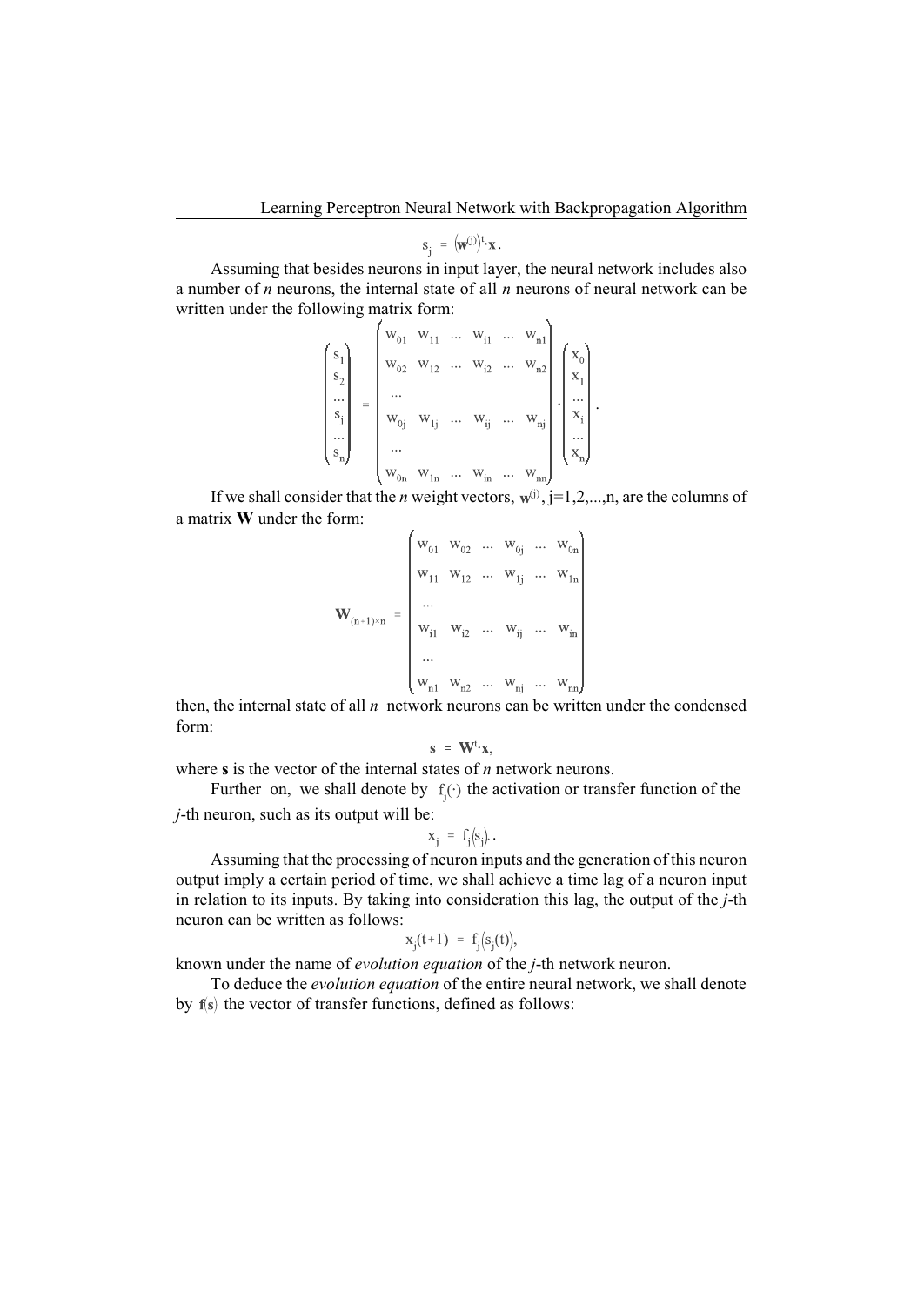$$
\mathbf{f}(\mathbf{s}) = \begin{pmatrix} f_1(s_1(t)) \\ f_2(s_2(t)) \\ \dots \\ f_n(s_n(t)) \end{pmatrix}.
$$

Consequently, the *evolution equation* of neural network, namely, the equation describing the modification of neural network states, can be written:

$$
\mathbf{x}(t+1) = \mathbf{f}(\mathbf{W}^t \mathbf{x}(t))
$$

### **3. BACKPROPAGATION LEARNING ALGORITHM**

In the following, we shall define and analyze the most important processes specific to neural networks, respectively, the learning process of a neural network. These processes will be taken into consideration for the specific case of (MLP) *multilayer perceptron* neural networks, the *backpropagation algorithm* being the most known training process. The structure of a perceptron neural network with a single hidden layer is illustrated in the figure below.



**Figure 3**: **The structure of "Perceptron" neural network with a hidden layer**

We shall suppose that the sample representing the learning or training set of a *simple perceptron* neural network includes a number of *T* patterns, represented by *n*-dimensional vectors set:

$$
X = \{x^{(1)}, x^{(2)}, ..., x^{(T)}\},
$$

as well as a number of *T* reference vectors, *K*-dimensional, respectively:

$$
\check{\mathbf{\zeta}} = \left\{ \tilde{\mathbf{y}}^{(1)}, \tilde{\mathbf{y}}^{(2)}, ..., \tilde{\mathbf{y}}^{(T)} \right\},\
$$

whose elements are the target value of neural network, playing the part of "*professor*" for the learning process of neural network.

The neural network training supposes some sequence of operations, sequence known under the name of *learning algorithm*, whose aim is to set the network with a view to perform certain specific operations. Currently, learning a neural network is equivalent to an iterative process of *updating its synaptic weights*, such that the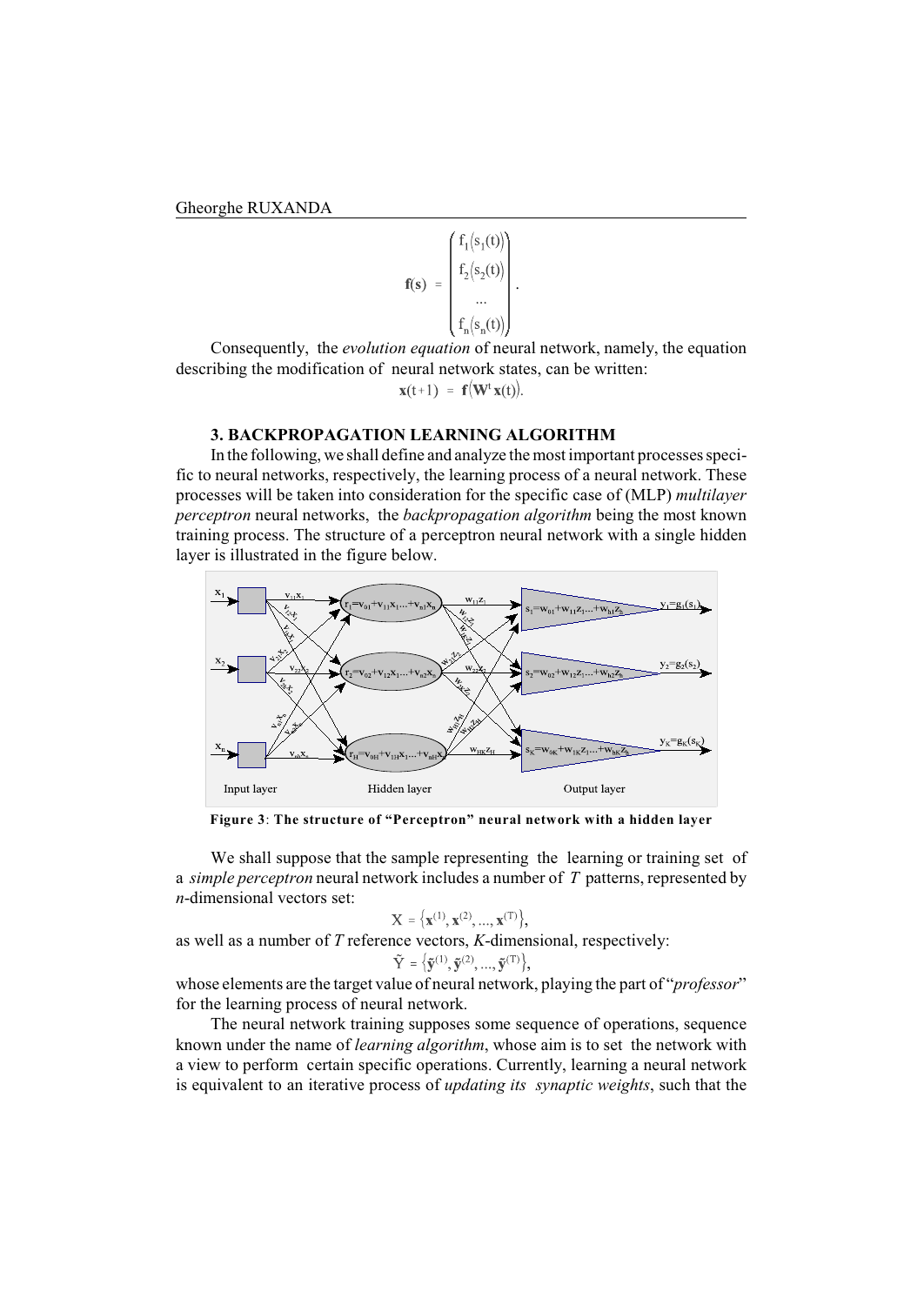neural network to achieve a certain function, starting from a set of values known aprioristically and called *examples*, set known under the name of *training set or learning set.*

An element of the training set, denoted generically by **x** is called*pattern* or *configuration* and is represented by means of a *n-*dimensional vector, whose elements are the *characteristics* or the *attributes* of the respective pattern. Thus, any pattern **x** appears as being a point in an *n*-dimensional  $\mathbb{R}^n$  vector space, called *space of patterns*. From a strictly formal point of view, a neural network can be regarded as being a transformation of an input space  $\mathbb{R}^n$ , into an output space  $\mathbb{R}^m$ .

If we shall take the case when the input is represented by pattern  $x^{(t)}$  and the ideal outputs of final neurons are represented by values  $\tilde{y}_1^{(t)}, \tilde{y}_2^{(t)}, ..., \tilde{y}_K^{(t)}$ , then the *error function*, constructed on the basis of the differences between the real outputs  $y_1^{(t)}, y_2^{(t)},..., y_K^{(t)}$  and the ideal outputs  $\tilde{y}_1^{(t)}, \tilde{y}_2^{(t)},...,\tilde{y}_K^{(t)}$  can be defined as follows:

$$
E_t = \frac{1}{2} \sum_{k=1}^{K} \left( y_k^{(t)} - \tilde{y}_k^{(t)} \right)^2.
$$

In this context, the neurons activations in the hidden layer, when the output is represented by pattern  $\mathbf{x}^{(t)}$ , are defined by relations:

$$
\mathbf{r}_{\mathrm{h}}^{(t)} = \mathbf{v}_{0h}^{(t)} + \sum_{i=1}^{n} \mathbf{v}_{ih}^{(t)} \mathbf{x}_{i}^{(t)}, \quad h=1,2,...,H.
$$

By considering that the input layer is extended by one more neuron, whose output  $x_0^{(t)}$  is always equal to unit, the activations of neurons in the hidden layer can be written under the following condensed form:

$$
r_h^{(t)} = \sum_{i=0}^{n} v_{ih}^{(t)} x_i^{(t)}, \quad h=1,2,...,H
$$

.

At the same time, the outputs of the neurons in the hidden layer are defined by the following relation:

$$
z_h^{(t)} = f_h(r_h^{(t)}) = f_h\left(\sum_{i=0}^n v_{ih}^{(t)} x_i^{(t)}\right), \quad h=1,2,...,H,
$$

where  $f_h(\cdot)$  is the activation function of the *h*-th neuron in the hidden space. Similarly, the activity of the *k*-th neuron in the output layer is defined by relation:

$$
s_k^{(t)} = w_{0k}^{(t)} + \sum_{h=1}^{H} w_{hk}^{(t)} z_h^{(t)}, \quad k = 1, 2, ..., K,
$$

and the output of the respective neuron is defined by relation:

$$
y_k^{(t)} = g_k\left(s_k^{(t)}\right) = g_k\left(w_{0k}^{(t)} + \sum_{h=1}^H w_{hk}^{(t)} z_h^{(t)}\right), \quad k\!=\!1,2,...,K,
$$

where  $g_{\nu}(\cdot)$  is the activation function of the *k*-th neuron in the output layer.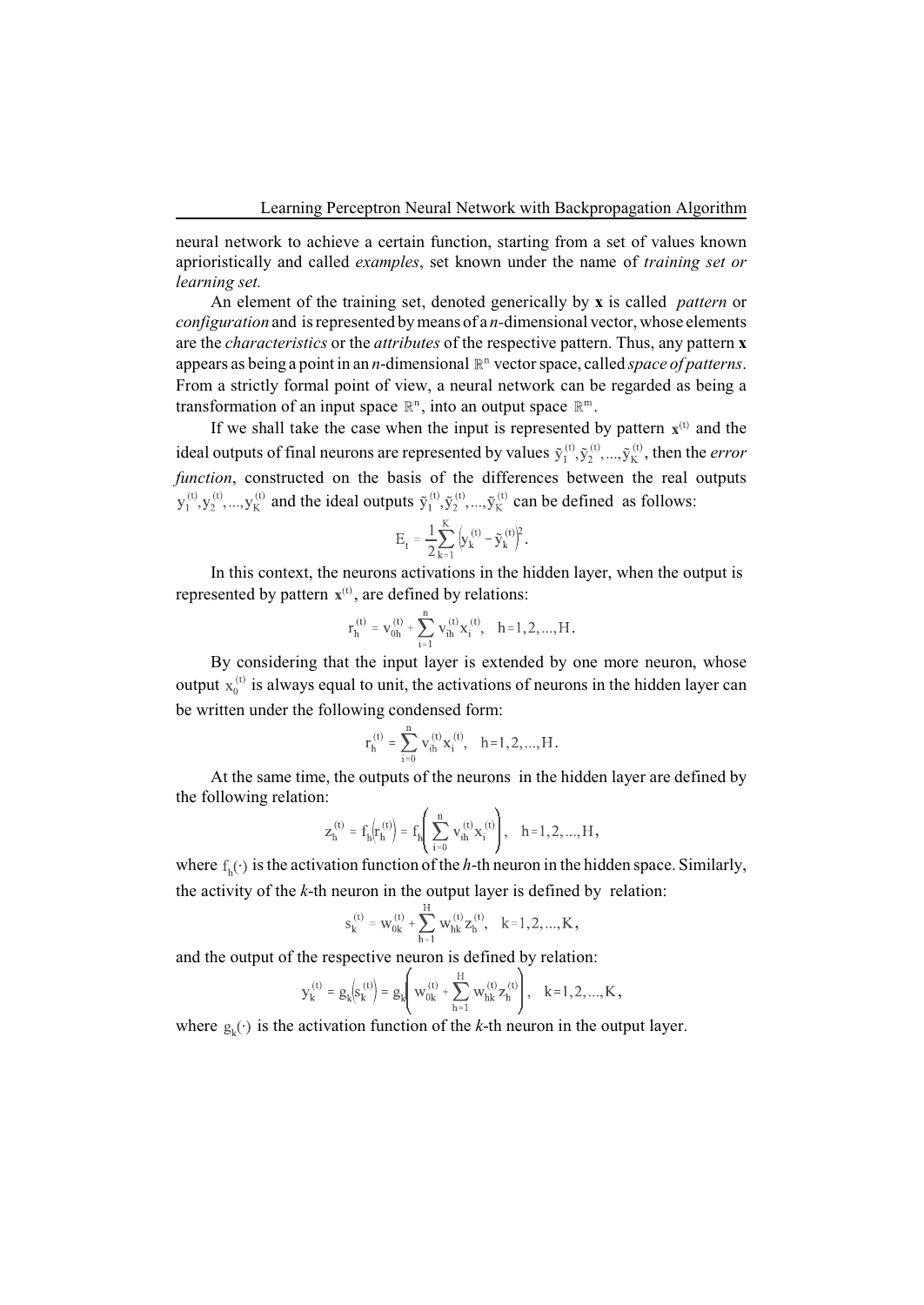In order to simplify, we shall consider that the hidden layer contains an additional neuron, whose output  $z_0^{(t)}$  is always equal to unit. Under these conditions, the activation of the *k*-th neuron in the output layer can be written:

$$
s_k^{(t)} = \sum_{h=0}^{H} w_{hk}^{(t)} z_h^{(t)}, \quad k=1,2,...,K,
$$

and the output of the respective neuron can be written:

$$
y_k^{(t)} = g_k\left(s_k^{(t)}\right) = g_k\left(\sum_{h=0}^H w_{hk}^{(t)} z_h^{(t)}\right), \quad k\!=\!1,2,...,K\,.
$$

Taking into consideration the relation that defines the output of a neuron *k* in the hidden layer, the output of the *k*-th neuron in the output layer can be written:

$$
y_k^{(t)} = g_k(s_k^{(t)}) = g_k \left[ \sum_{h=0}^H w_{hk}^{(t)} f_h \left( \sum_{i=0}^n v_{ih}^{(t)} x_i^{(t)} \right) \right], \quad k = 1, 2, ..., K.
$$

On the other hand, taking into account how the error function  $E_t$  is defined, it results that for a certain given input pattern  $x^{(t)}$ , it can be regarded as a function depending on all the synaptic weights, respectively, as a function of the following form:

$$
E_t \Big[ v_{01}^{(t)}, v_{11}^{(t)}, ..., v_{nH}^{(t)}, w_{01}^{(t)}, w_{11}^{(t)}, ..., w_{HK}^{(t)} \Big] = \frac{1}{2} \sum_{k=1}^K \Big( y_k^{(t)} - \tilde{y}_k^{(t)} \Big)^2 = \frac{1}{2} \sum_{k=1}^K \Bigg( g_k \Bigg( \sum_{h=0}^H w_{hk}^{(t)} z_h^{(t)} \Bigg) - \tilde{y}_k^{(t)} \Bigg)^2
$$

$$
= \frac{1}{2} \sum_{k=1}^K \Bigg( g_k \Bigg( \sum_{h=0}^H w_{hk}^{(t)} f_h \Bigg( \sum_{i=0}^n v_{ih}^{(t)} x_i^{(t)} \Bigg) \Bigg) - \tilde{y}_k^{(t)} \Bigg)^2.
$$

The updating algorithm of the synaptic weights of a neural network, known under the name of the *backpropagation algorithm*, is based on the following general relations of modifying the weights:

 $W_{hk}^{(t+1)} = W_{hk}^{(t)} + \Delta W_{hk}^{(t)}, \quad V_{ih}^{(t+1)} = V_{ih}^{(t)} + \Delta V_{ih}^{(t)}, \quad h = 0, 1, ..., H; \ k = 1, 2, ..., K; \ i = 0, 1, ..., n,$ 

where:

$$
\Delta w_{hk}^{(t)} = -c \frac{\partial E_t \left[v_{01}^{(t)}, v_{11}^{(t)}, \dots, v_{nH}^{(t)}, w_{01}^{(t)}, w_{11}^{(t)}, \dots, w_{HK}^{(t)}\right]}{\partial w_{hk}^{(t)}}, \quad h = 0, 1, ..., H; k = 1, 2, ..., K; \Delta v_{ih}^{(t)} = -c \frac{\partial E_t \left[v_{01}^{(t)}, v_{11}^{(t)}, \dots, v_{nh}^{(t)}, w_{01}^{(t)}, w_{11}^{(t)}, \dots, w_{HK}^{(t)}\right]}{\partial v_{ih}^{(t)}}, \quad i = 0, 1, ..., n; h = 1, 2, ..., H,
$$

and *c* is the *learning constant* or the *learning rate*.

Bearing in mind the form of the error function  $E_t$ , the modifications of the weights corresponding to final layer of neurons, can be written as follows:

$$
\Delta w_{hk}^{(t)} = -c \Big| y_k^{(t)} - \tilde y_k^{(t)} \Big| \frac{\partial g_k \Bigg( \displaystyle\sum_{j=0}^{H} w_{jk}^{(t)} z_j^{(t)} \Bigg)}{\partial w_{hk}^{(t)}} = -c \Big| y_k^{(t)} - \tilde y_k^{(t)} \Big| \frac{\partial g_k \Big| s_k^{(t)} \Bigg)}{\partial s_k^{(t)}} \frac{\partial s_k^{(t)}}{w_{hk}^{(t)}},
$$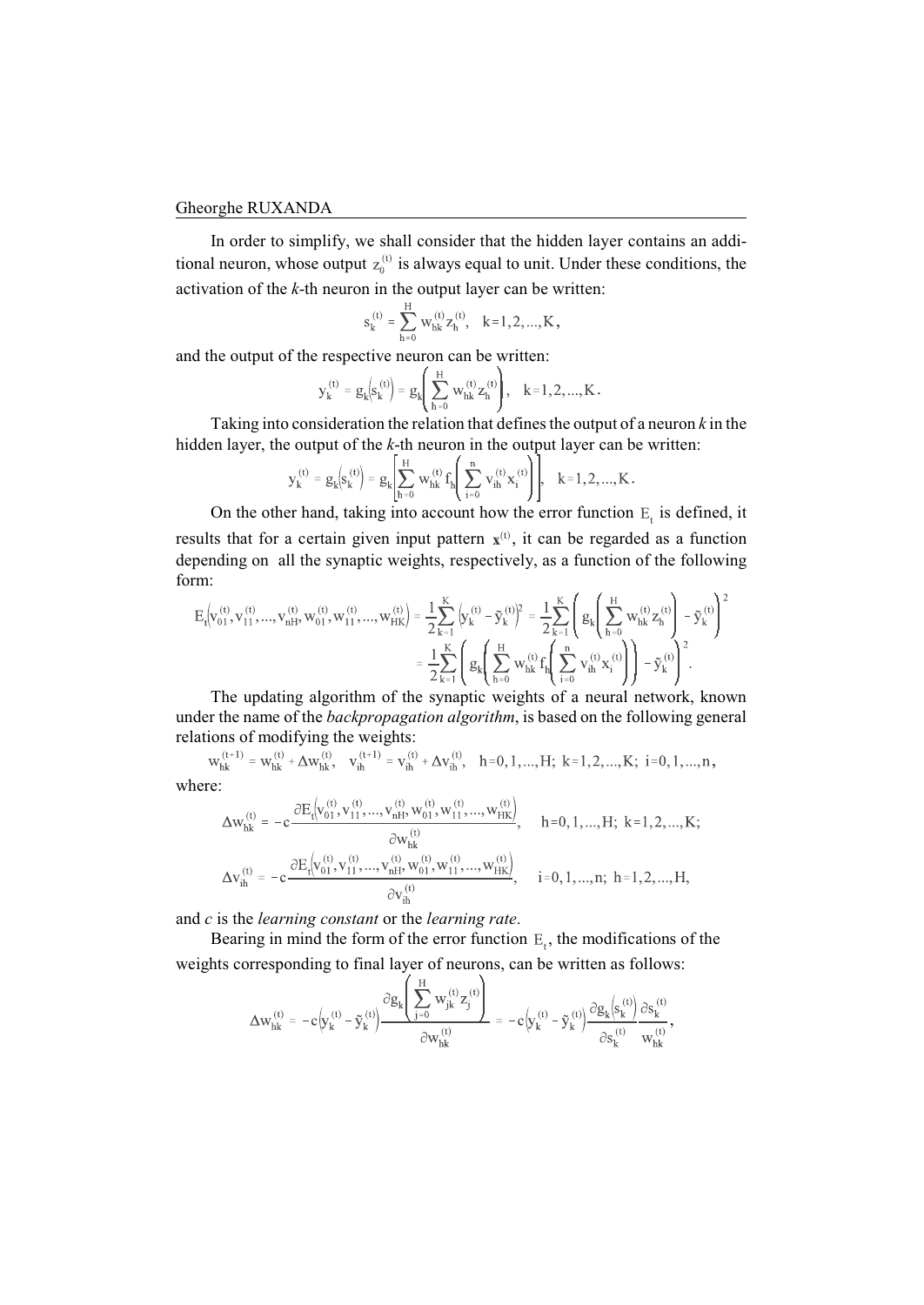pattern that, if we take into consideration that  $\frac{\partial s_k^{(t)}}{w_{hk}^{(t)}} = z_h^{(t)}$  becomes:

$$
\Delta w_{hk}^{(t)} = -c \Big( y_k^{(t)} - \tilde{y}_k^{(t)} \Big) \frac{\partial g_k \Big( s_k^{(t)} \Big)}{\partial s_k^{(t)}} z_h^{(t)}.
$$

Under these conditions, the recurrence relations that define the modification of the weights corresponding to neurons in the final layer, are under the form:

$$
w_{hk}^{(t+1)} = w_{hk}^{(t)} - c \left( y_k^{(t)} - \tilde{y}_k^{(t)} \right) \frac{\partial g_k(s_k^{(t)})}{\partial s_k^{(t)}} z_h^{(t)}, \quad h = 0, 1, ..., H; \ k = 1, 2, ..., K.
$$

Similarly, the modifications of the weights corresponding to hidden layer of neurons, can be written: J.  $\sqrt{2}$ 

$$
\begin{aligned} \Delta\mathbf{v}_{ih}^{(t)} & = -c\sum_{k=1}^{K}\left(y_{k}^{(t)}-\tilde{y}_{k}^{(t)}\right) \frac{\partial g_{k}\left(\sum_{j=0}^{H}w_{jk}^{(t)}f_{j}\left(\sum_{q=0}^{n}v_{qj}^{(t)}x_{q}^{(t)}\right)\right)}{\partial v_{ih}^{(t)}} = -c\sum_{k=1}^{K}\left(y_{k}^{(t)}-\tilde{y}_{k}^{(t)}\right) \frac{\partial g_{k}\left(s_{k}^{(t)}\right)}{\partial v_{ih}^{(t)}} \frac{\partial g_{k}\left(s_{k}^{(t)}\right)}{\partial v_{ih}^{(t)}} \frac{\partial g_{k}\left(s_{k}^{(t)}\right)}{\partial v_{ih}^{(t)}} \frac{\partial g_{k}\left(s_{k}^{(t)}\right)}{\partial v_{ih}^{(t)}} \frac{\partial g_{k}\left(s_{k}^{(t)}\right)}{\partial v_{ih}^{(t)}} \frac{\partial g_{k}\left(s_{k}^{(t)}\right)}{\partial v_{ih}^{(t)}} \frac{\partial g_{k}\left(s_{k}^{(t)}\right)}{\partial v_{ih}^{(t)}} \frac{\partial f_{h}\left(\sum_{q=0}^{n}v_{qj}^{(t)}x_{q}^{(t)}\right)}{\partial v_{ih}^{(t)}} \\ & = -c\sum_{k=1}^{K}\left(y_{k}^{(t)}-\tilde{y}_{k}^{(t)}\right) \frac{\partial g_{k}\left(s_{k}^{(t)}\right)}{\partial s_{k}^{(t)}} w_{hk}^{(t)} \frac{\partial f_{h}\left(\sum_{q=0}^{n}v_{qh}^{(t)}x_{q}^{(t)}\right)}{\partial v_{ih}^{(t)}} \\ & = -c\sum_{k=1}^{K}\left(y_{k}^{(t)}-\tilde{y}_{k}^{(t)}\right) \frac{\partial g_{k}\left(s_{k}^{(t)}\right)}{\partial s_{k}^{(t)}} w_{hk}^{(t)} \frac{\partial f_{h}\left(r_{h}^{(t)}\right)}{\partial r_{h}^{(t)}} \frac{\partial r_{h}^{(t)}}{\partial v_{ih}^{(t)}}, \end{aligned}
$$

pattern which, if we take into consideration that  $\frac{\partial r_h^{(t)}}{v_{i.}} = x_i^{(t)}$ , becomes:

$$
\Delta v^{(t)}_{ih} \!=\! -c \!\sum\limits_{k=1}^{K}\int\limits_{k}^{(t)}\!\! \!-\! \tilde{y}^{(t)}_{k}\!\!-\!\!\tilde{y}^{(t)}_{k}\!\! \left(\!\dfrac{\partial g_{k}\!\! \left(\!s_{k}^{(t)}\!\right)}{\partial s_{k}^{(t)}}\! \dfrac{\partial f_{h}\!\! \left(\!r_{h}^{(t)}\!\right)}{\partial r_{h}^{(t)}}\! w_{hk}^{(t)}x_{i}^{(t)} \!=\! -c \!\dfrac{\partial f_{h}\!\! \left(\!r_{h}^{(t)}\!\right)}{\partial r_{h}^{(t)}}\! x_{i}^{(t)}\! \sum\limits_{k=1}^{K}\left(\!y_{k}^{(t)}\!-\!\tilde{y}_{k}^{(t)}\!\right)\!\dfrac{\partial g_{k}\!\! \left(\!s_{k}^{(t)}\!\right)}{\partial s_{k}^{(t)}}\! w_{hk}^{(t)}\! .
$$

It results that the recurrence relations that define the modification of the weights corresponding to neurons in the intermediate layer, are of the form:

$$
\mathbf{v}_{ih}^{(t+1)} = \mathbf{v}_{ih}^{(t)} - c \, \frac{\partial f_h(r_h^{(t)})}{\partial r_h^{(t)}} \mathbf{x}_i^{(t)} \sum_{k=1}^K \left( y_k^{(t)} - \tilde{\mathbf{y}}_k^{(t)} \right) \frac{\partial g_k \left( s_k^{(t)} \right)}{\partial s_k^{(t)}} \mathbf{w}_{hk}^{(t)}, \ \ i = 0, 1, ..., n; \ \ h = 0, 1, ..., H.
$$

An improved variant of the backpropagation algorithm, known under the name of backpropagation algorithm with momentum, is that in which tha synaptic weights updating for the output layer and for the hidden layer is defined by the relations: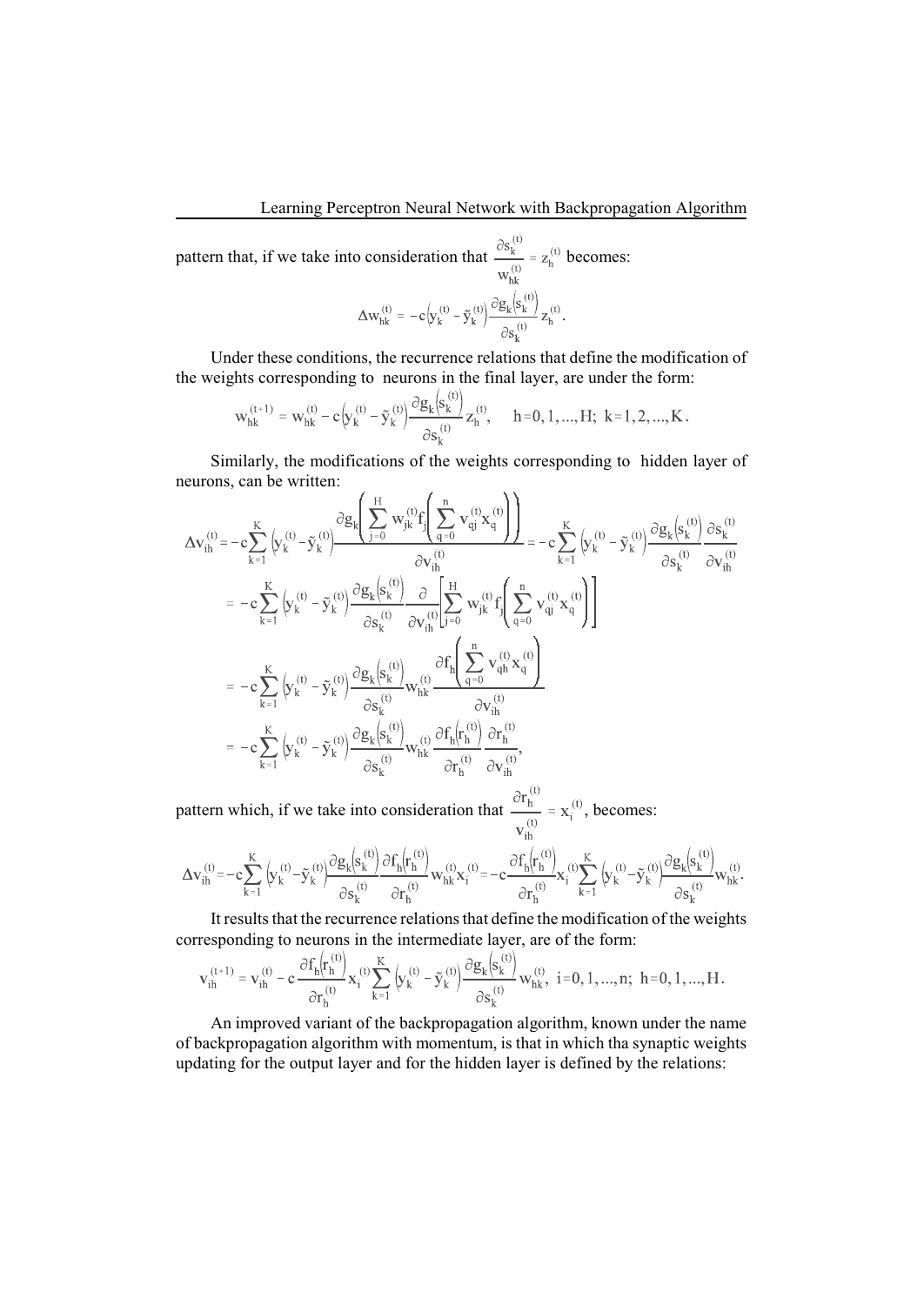$$
\begin{aligned} \mathbf{w}_{hk}^{(t+1)} &= \mathbf{w}_{hk}^{(t)} - c\Big(\!y_k^{(t)}\!-\!\tilde{y}_k^{(t)}\!\Big) \frac{\partial g_k\Big(\!s_k^{(t)}\!\Big)}{\partial s_k^{(t)}} z_h^{(t)} + m\!\cdot\!\Big(\!w_{hk}^{(t)}\!-\!w_{hk}^{(t-1)}\!\Big);\\ \mathbf{v}_{ih}^{(t+1)} &= \mathbf{v}_{ih}^{(t)} - c\frac{\partial f_h\! \Big(\!r_h^{(t)}\!\Big)}{\partial r_h^{(t)}} x_i^{(t)} \!\sum_{k=1}^K \Big(\!y_k^{(t)}\!-\!\tilde{y}_k^{(t)}\!\Big) \frac{\partial g_k\Big(\!s_k^{(t)}\!\Big)}{\partial s_k^{(t)}} w_{hk}^{(t)} + m\!\cdot\!\Big(\!v_{ih}^{(t)}\!-\!v_{ih}^{(t-1)}\!\Big), \end{aligned}
$$

where  $h=0, 1, \ldots, H$ ;  $k=1, 2, \ldots, K$ , respectively  $i=0, 1, \ldots, n$ ;  $h=0, 1, \ldots, H$ , and *m* is an *inertial constant*, called *momentum*. This modified variant of synaptic weights training determines an increase of the algorithm stability and accelerates the convergence process.

# **4. SOFTWARE IMPLEMENTATION OF THE BACKPROPAGATION ALGORITHM**

Software implementation of the backpropagation learning algorithm was performed in Eviews 6 language and aims at learning a one hidden layer perceptron neural network. The input layer number of neurons in the hidden layer and output layer can be set by user according to neural network configuration to be used. At the same time, the user has the possibility to choose the pattern of the neurons activation function in the hidden and output layers.

In order to increase the efficiency of the backpropagation training algorithm, this was "prefaced" with a randomgeneration model of the initial synaptic weights, whose purpose is to choose a system of the appropriate initial synaptic weights, such as the back propagation algorithm to start from a conveniently chosen start point.

The software implementation of backpropagation algorithm includes a number of 7 program modules, respectively:

**· neural\_net –** the main program playing the role to set the values of the parameters necessary to the backpropagation algorithm and to manage the subprogram calls;

**• gen pond syn** – subprogram playing the role to generate the initial synaptic weights of neural network;

**· propag** – subprogram which aims at propagating a pattern of the learning set along neural network, from the neural network input to its output, as well as to evaluate the error associated to the propagated pattern;

**· learn net** – subprogram playing the role to modify the synaptic weights of neural network, in concordance with the relations which define the backpropagation algorithm;

**· valid\_net** – subprogram which aims validation of the performance of neural network on training set;

**· fct\_act** – subprogram including the class of functions which can be used as activation functions for the neurons in the hidden and output layers; this class includes the following functions: *sigmoid, bipolar sigmoid, step and linear*;

**· der fct act** – subprogram including the derivatives class of activation functions of neurons in the hidden and output layers.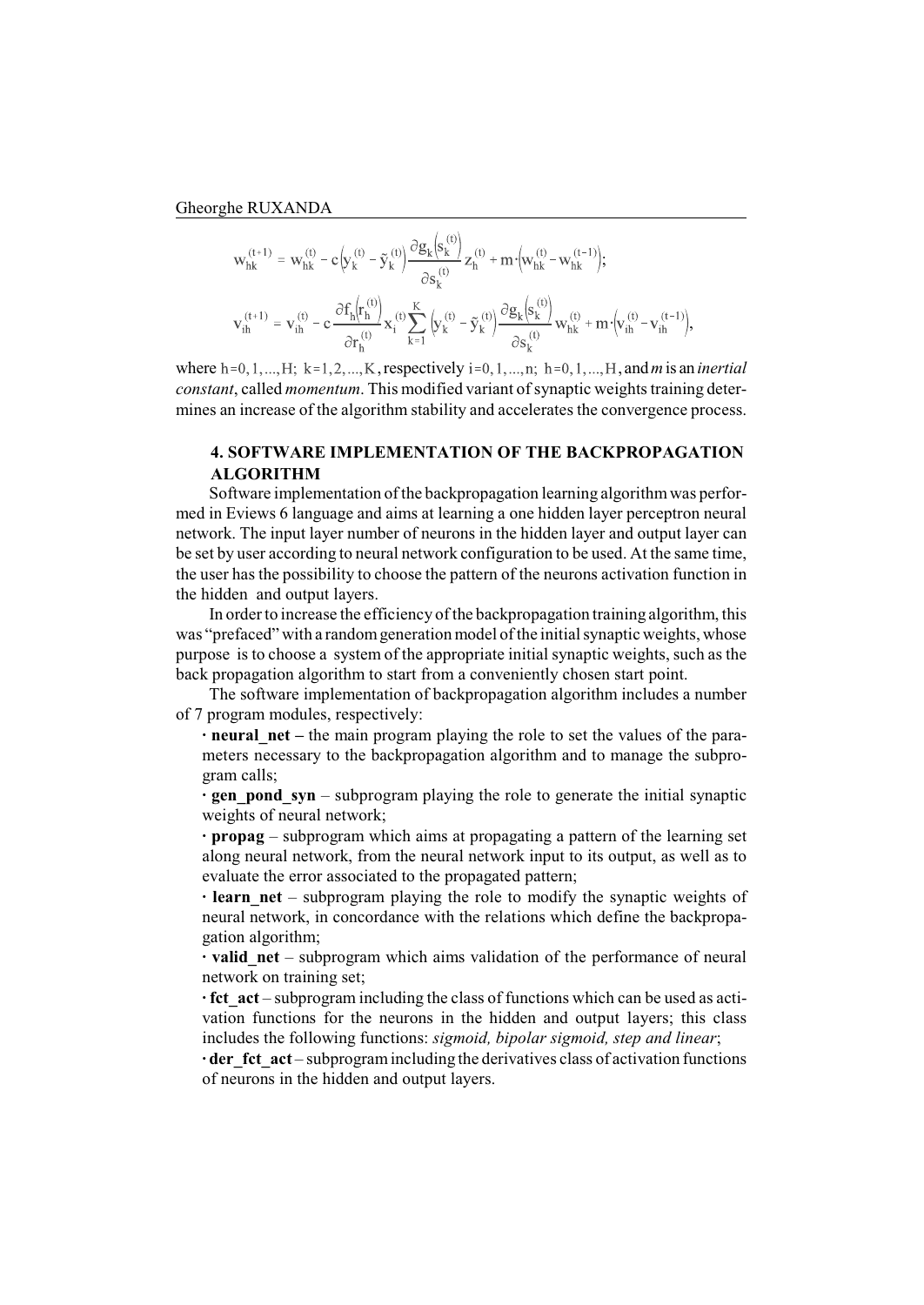We shall present in the following annexes the source codes for the 7 software modules which implement the backpropagation algorithm.

#### **4. NUMERICAL EXAMPLES**

In order to illustrate how the backpropagation algorithm for learning the perceptron neural network with a single hidden layer is used, we shall consider the following three example:

#### • **a.** *implementation of XOR function*

The neural network designed to calculate the values of *logic function XOR*, has the following structure:



**Figure 4: Neural Network Structure Implementing the XOR function**

**Input context**: • *observation number*: **4**; • *number of neurons in the input layer*: **2** neurons; • *number of hidden layer*: **1**; • *number of neurons in the hidden layer*: **2**; • *number of nurons in the output layer*: **1**; • *activation function for the neurons in the hidden layer*: **sigmoid function**; • *activation function for the neuron in the hidden layer*: **sigmoid function**. The weights obtained after running the program are the following ones:

```
V_{01} = -10.86300; V_{02} = 9.316429;<br>
V_{11} = 14.35190; V_{12} = -6.277778; V_{21} = 14.68031; V_{22} = -8.531974;<br>
W_0 = -0.04483; W_1 = 10.940850; W_2 = 1.716078; W_3 = 10.98665.
```
**Output results**: • *number of iteration*: **11**; • *maximum error*: **-0.000299554**; • (*y\_pred, y\_real*): (**-0.000297389**, **0.000000000**), (**0.999999018**, **1.000000000**), (**0.999999997**, **1.000000000**), (**-0.000299554**, **0.000000000**).

• **b.** calculation of the probability density  $\chi^2$  with 3 degrees of freedom

The neural network designed to calculate the values of the probability density  $\chi^2$ with 3 degrees of freedom, respectively, the values of function:

$$
f(x) = \frac{1}{2^{\frac{k}{2}} \Gamma\left(\frac{k}{2}\right)} x^{\frac{k}{2}-1} e^{-\frac{x}{2}},
$$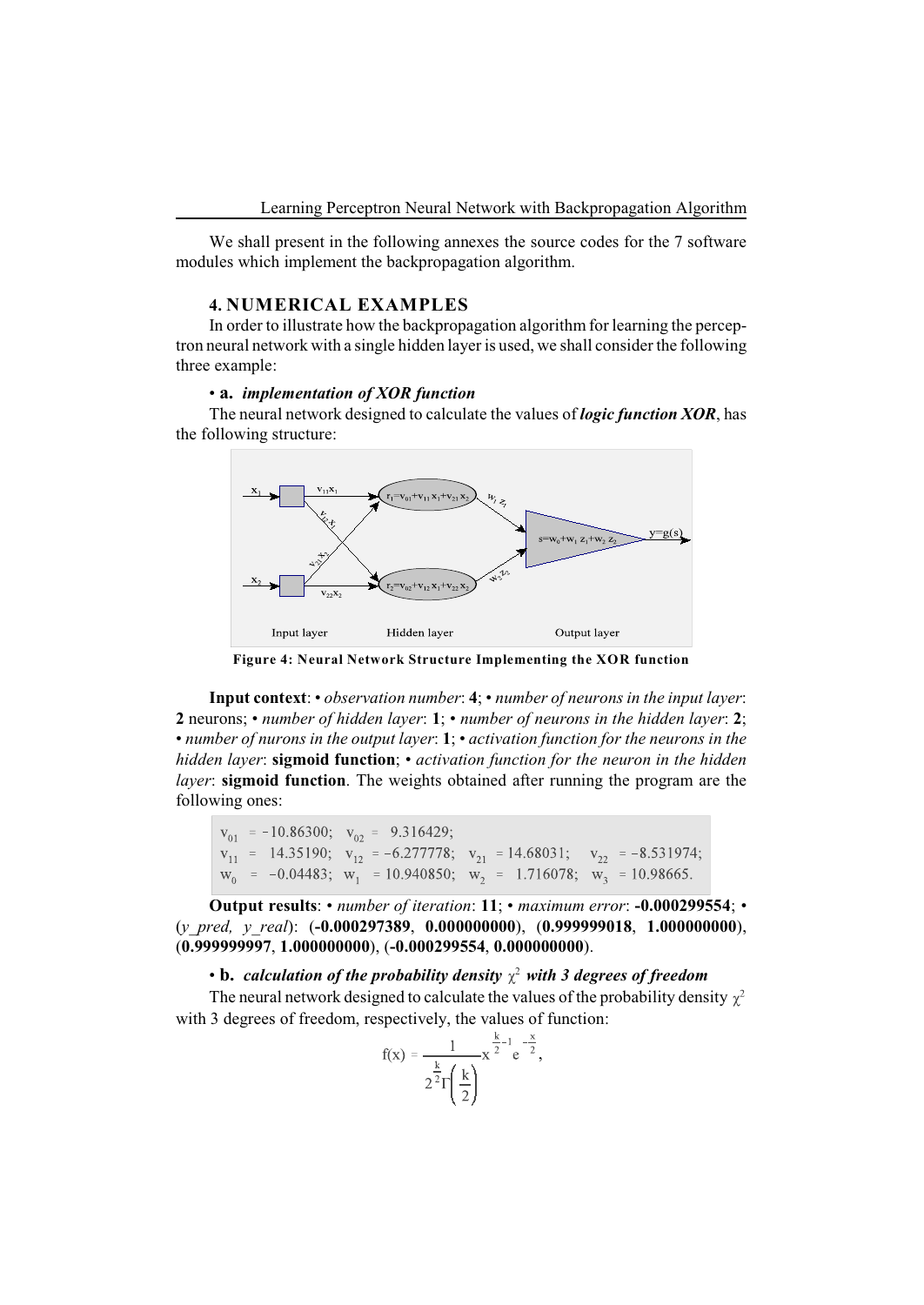

where  $k$  is the degrees of freedom number, has the following structure:

**Figure 5: Neural network structure implementing the calculation of**  probability density  $\chi^2$  with 3 degrees of freedom

**Input context**: • *observation number*: **100** pairs (value x, value of probability density function); • *number of neurons in the input layer*: **1** neuron; • *number of hidden layer*: **1**; • *number of neurons in the hidden layer*: **3**; *number of nurons in the output layer*: **1**; • *activation function for the neurons in the hidden layer*: **bipolar sigmoid function**; • *activation function for the neuron in the hidden layer*: **bipolar sigmoid function**.The weights obtained after running the pro-gram are the following ones:

$$
v_{01} = 3.060750
$$
;  $v_{02} = 2.982753$ ;  $v_{03} = 0.185895$ ;  
\n $v_1 = 1.906924$ ;  $v_2 = 14.288513$ ;  $v_3 = -0.452750$ ;  
\n $w_0 = -6.749069$ ;  $w_1 = 5.693702$ ;  $w_2 = 1.716078$ ;  $w_3 = 0.660735$ .

**Output results**: • *number of iteration*: **110**; • *maximum error*: **0.000684951**; • *maximum percent of error*: **0.42240%**; • *mean square error*: **0.00014642**; • *mean absolute error*: **0.000084957**; • *real and predicted values graphics*:



**Figure 6: Real**  $\chi^2$  **probability density and Predicted**  $\chi^2$ **probability density**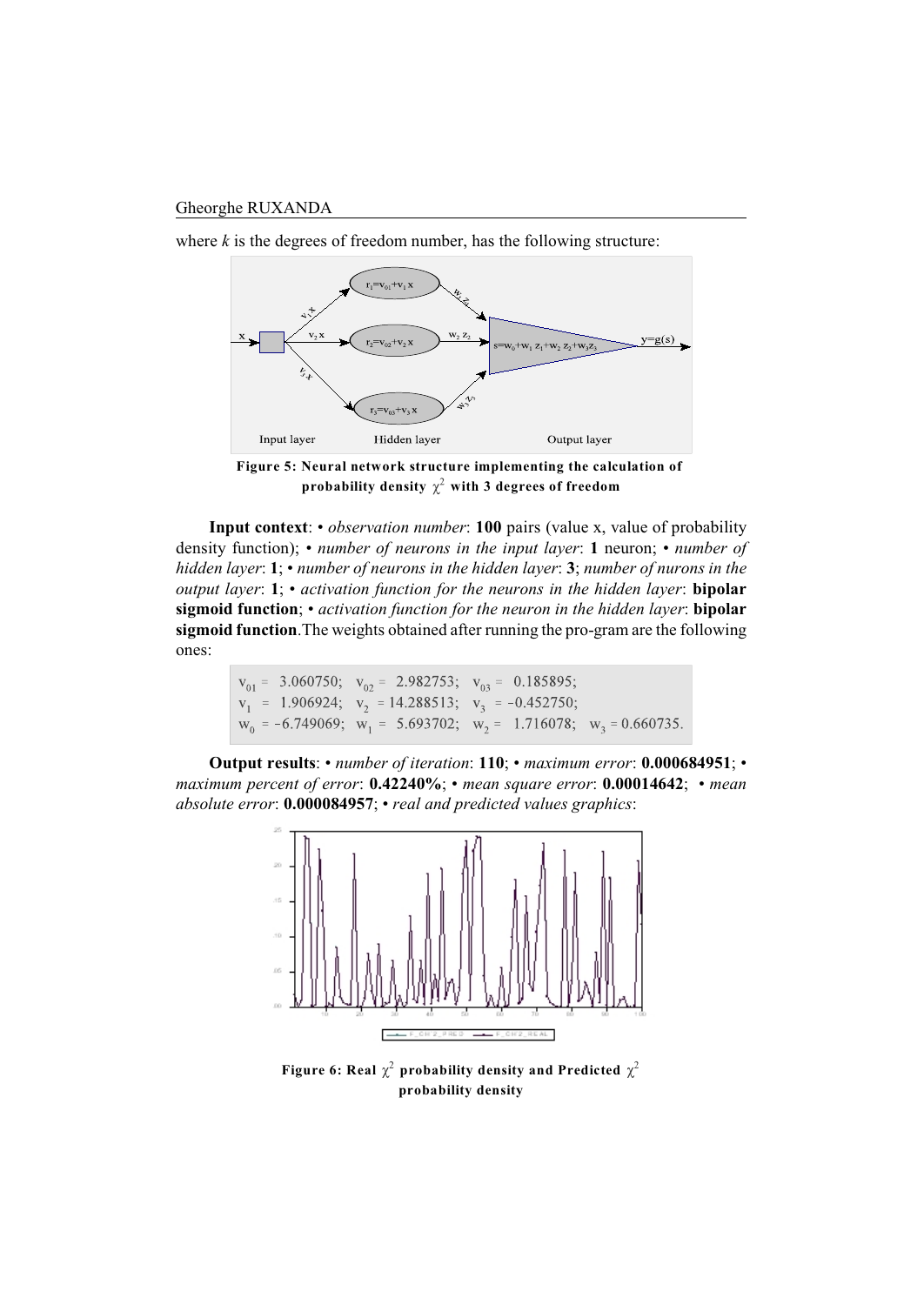## • **c.** *leu/euro exchange rate prediction*

The neural network designed to predict the leu/euro exchange rate, according to a relation of the form:

$$
ex\_rate_t = h(ex\_rate_{t-1}, ex\_rate_{t-2}) + \varepsilon_t,
$$

has the following structure:



**Figure 7: Neural network structure implementing exchange rate prediction**

**Input context**: • *observation number*: **231** (exchange rate leu/euro 01/04/2010 - 11/30/2010); • *number of neurons in the input layer*: **2** neurons; • *number of hidden layer*: **1**; • *number of neurons in the hidden layer*: **3**; *number of nurons in the output layer*: **1**; • *activation function for the neurons in the hidden layer*: **bipolar sigmoid function**; • *activation function for the neuron in the hidden layer*: **identic function.** The weights obtained after running the program are the following ones:

| $ v_{01} = -35.101629; v_{02} = 11.671472; v_{03} = 24.234089;$             |  |  |
|-----------------------------------------------------------------------------|--|--|
| $V_{11} = -2.495037$ ; $V_{12} = 3.588576$ ; $V_{13} = 6.227018$ ;          |  |  |
| $v_{21} = 10.864618$ ; $v_{22} = 3.632890$ ; $v_{23} = 6.484894$ ;          |  |  |
| $w_0 = 1.049475$ ; $w_1 = 0.247868$ ; $w_2 = 1.716078$ ; $w_3 = 1.428334$ . |  |  |

**Output results**: • *number of iteration*: **357**; • *maximum error*: **0.045892136**; • *maximum percent of error*: **1.0720458%**; • *mean square error*: **0.0118426**; • *mean absolute error*: **0.0091453**; • *real and predicted values graphics*: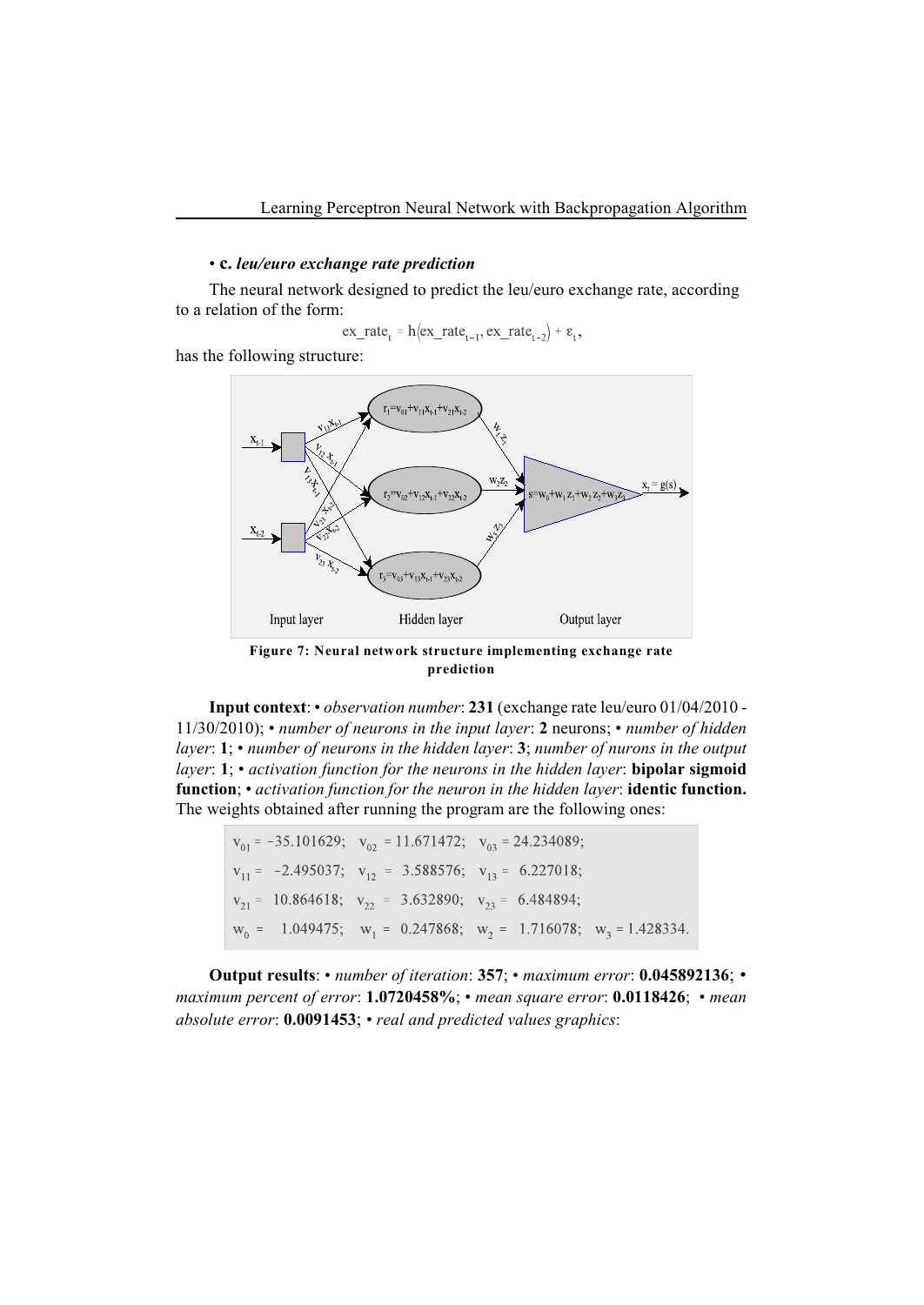

**Figure 8: Real exchange rate and Predicted exchange rate**

### **REFERENCES**

[ 1] **Bassi D.** (1995), *Stock price predictions by recurrent multiplayer neural network architectures*, in Proc. Neural Networks in the Capital Markets Conf., London, U.K., October 1995

[ 2] **Bishop C.M.** (1995), *Neural Networks for Pattern Recognition* (1995), Oxford Univ. Press, 1995

[ 3] **Fausett L.**, (1994), *Fundamentals of Neural Networks: Architecture, Algorithms and Applications*, Prentice-Hall, New Jersey, USA, 1994

[ 4] **Gallant S. I.** (1990), *Perceptron-based learning algorithms*, IEEE Transactions on Neural Networks, vol. 1, no. 2, 1990

[ 5] **Minsky M. L.**, **Papert S. A.** (1969), *Perceptrons*, MIT Press, Cambridge MA, USA, 1969

[ 6] **Ripley B. D.** (1996), *Pattern Recognition and Neural Networks*, Cambridge University Press, Cambridge, UK, 1996

[ 7] **Ruxanda Gh.** (2006), *Economic and Financial Analysis and Prediction with Neural Network*, in review *Studii ºi Cercetãri de Calcul Economic ºi Ciberneticã Economicã*, no. 4/2006, Academy of Economic Studies, Bucharest, 2006

[ 8] **Ruxanda G.** (2007), *Supervised pattern recognition with iterative methods*, review *Studiiºi Cercetãri de Calcul Economic ºi Ciberneticã Economicã*, no. 1/2007, Academy of Economic Studies, Bucharest, 2007

[ 9] **Ruxanda Gh.** (2008), *Unsupervised Pattern Recognition with Partitioned Algorithms*, review *Studii si Cercetari de Calcul Economic si Cibernetica Economica*, nr. 3/2008, Academy of Economic Studies, Bucharest, 2006

[10] **Ruxanda Gh.** (2009),*Supervised Pattern Recognition with Potential Functions Methods*, review *Economic Computation and Economic Cybernetics Studies and Research*, no. 2/2009, Academy of Economic Studies, 2009

[12] **Vapnik V. N.** (1999), *Statistical learning theory*, J. Wiley Interscience, New York, 1999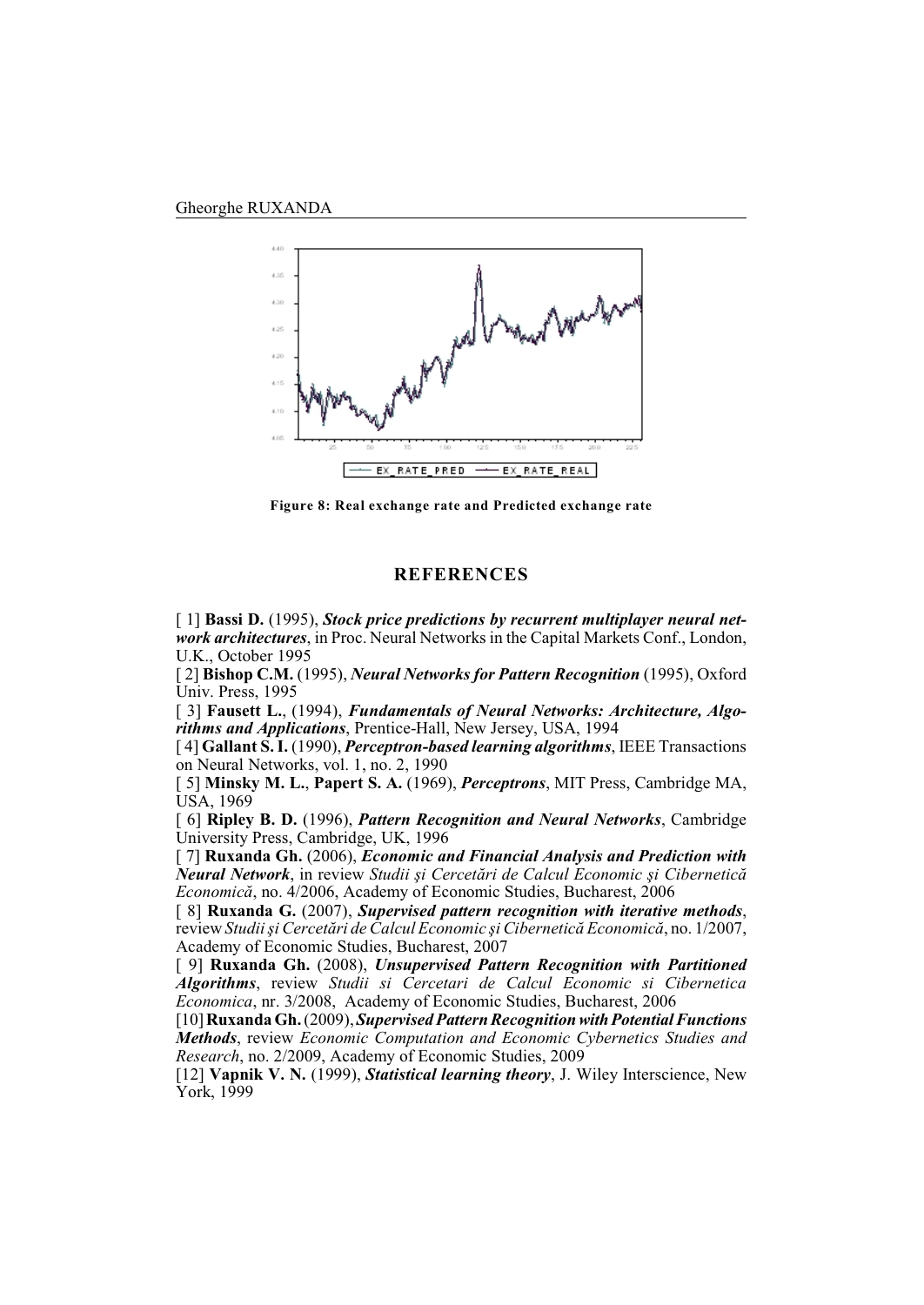### **Annexes**

#### A1. **Neural\_net** main program

scalar T=@obsrange<br>scalar T=@obsrange<br>scalar K=1<br>scalar K=1<br>scalar C\_instr=0.15<br>scalar c\_instr=0.15<br>scalar c\_instr\_min=0.01\*c\_instr<br>scalar c\_instr\_min=12\*c\_instr<br>scalar n\_fc\_h=2<br>scalar n\_fc\_h=2<br>scalar n\_fc\_h=2<br>matrix (T,A+ vector (K) y<br>vector (n+1) x\_f<br>vector (K) <u>y\_d\_f</u><br>vector (n+1) x\_med<br>vector (K) <u>y\_d\_</u>med<br>for !t=1 to T xm(!t,1)=1.0 for !i=1 to n  $xm(l;1;1+1)=x(l;1)(lt)$ <br>next next for !k=1 to K !idx=n+!k y\_d(!t,!k)=x{!idx}(!t) next next scalar max\_epoc=1000

scalar min\_err\_ep=0.000001 vector (max\_epoc) err\_epoca vector (max\_epoc) c\_instr\_epoc scalar ep=1<br>scalar nr\_gen\_al\_max=10000<br>call gen\_pond\_syn(nr\_gen\_al\_max,xm,y\_d,v,r,z,w,s,y,err\_ep)<br>v\_ant=v w\_ant=w<br>
e\_instr\_epocq(ep)=c\_instr<br>
c\_instr\_epocq(ep)=c\_instr<br>
while (err\_ep >= min\_err\_ep) and (ep <= max\_epoc)<br>
call learn\_net(c\_instr,c\_mom,xm,y\_d,v,r,z,w,s,y,err\_ep)<br>
if err\_ep >= rr\_epoca(ep) then<br>
while (err\_ep >= er if c\_instr >= c\_instr\_max then c\_instr=@mean(c\_instr\_epoc)\*max\_epoc/ep endif endif ep=ep+1 err\_epoca(ep)=err\_ep c\_instr\_epoc(ep)=c\_instr v\_ant=v w\_ant=w wend matrix (T,4\*K) y\_pred<br>scalar err\_final=0<br>call valid\_net(T,xm,y\_d,v,w,y\_pred,err\_final)<br>err\_final=@sqrt(err\_final/T)

#### A2. *Learn\_net* subprogram

scalar err\_ep

| subroutine learn net(scalar c instr, scalar c mom, matrix xm, matrix)                           | for $!i=1$ to $n+1$                                                                |
|-------------------------------------------------------------------------------------------------|------------------------------------------------------------------------------------|
| y d, matrix v, vector r, vector z, matrix w, vector s, vector y, scalar err ep)<br>scalar g der | delt $v($ !!,!h)=-c instr*grad asc $($ !h)*x f $($ !!)+<br>c mom*delt v old(!i,!h) |
| scalar f der                                                                                    | next                                                                               |
| scalar sum grad                                                                                 | next                                                                               |
| vector (K) grad out                                                                             | $v=v+del$ v                                                                        |
| vector (H) grad asc                                                                             | w=w+delt w                                                                         |
| matrix $(n+1,H)$ delt v                                                                         | delt v old=delt v                                                                  |
| matrix $(H+1,K)$ delt w                                                                         | delt w old=delt w                                                                  |
| vector $(n+1)$ x f                                                                              | call propag(x $f,y$ d $f,v,r,z,w,s,y,err f$ )                                      |
| vector $(K)$ y d f                                                                              | if $er f \leq er r f$ old then                                                     |
| scalar err f                                                                                    | if c instr $\leq$ c instr max then                                                 |
| scalar sum c instr=0                                                                            | c instr=1.20 $*$ c instr                                                           |
| scalar err f old=1.0e+10                                                                        | endif                                                                              |
| for $!t=1$ to $T$                                                                               | else                                                                               |
| for $1i = 1$ to $n+1$                                                                           | if c instr $>$ c instr min then                                                    |
| $x$ f(!i)= $x$ m(!t,!i)                                                                         | c instr= $0.80*$ c instr                                                           |
| next                                                                                            | endif<br>endif                                                                     |
| for $!k=1$ to K                                                                                 |                                                                                    |
| y d $f(!k)=y$ d( $!t, !k$ )                                                                     | err f old=err f                                                                    |
| next                                                                                            | sum c instr=sum c instr+c instr                                                    |
| call propag(x f,y d f,v,r,z,w,s,y,err f)<br>for $lk=1$ to $K$                                   | next                                                                               |
| call der fct act(n fct o,s(!k),g der)                                                           | c instr=sum c instr/T<br>$err$ ep= $0$                                             |
| grad out(!k)=( $y($ !k)- $y$ d f(!k))*g der                                                     | for $It = 1$ to $T$                                                                |
| for $1h=1$ to $H+1$                                                                             | for $!i=1$ to $n+1$                                                                |
| delt w(!h,!k)=-c_instr*grad_out(!k)*z(!h)+                                                      | x $f(!i) = xm(!t,!i)$                                                              |
| c mom*delt w old(!h,!k)                                                                         | next                                                                               |
| next                                                                                            | for $!k=1$ to $K$                                                                  |
| next                                                                                            | y d $f(!k)=y$ d( $!t, !k$ )                                                        |
| for $!h=1$ to $H$                                                                               | next                                                                               |
| sum $grad=0.0$                                                                                  | call propag(x f,y d f,v,r,z,w,s,y,err f)                                           |
| for $lk=1$ to K                                                                                 | err ep=err ep+err f                                                                |
| sum grad=sum grad+grad out(!k)*w(!h,!k)                                                         | next                                                                               |
| next                                                                                            | endsub                                                                             |
| call der fct act(n fct h,r(!h),f der)                                                           |                                                                                    |
| grad asc(!h)=f der*sum grad                                                                     |                                                                                    |
|                                                                                                 |                                                                                    |